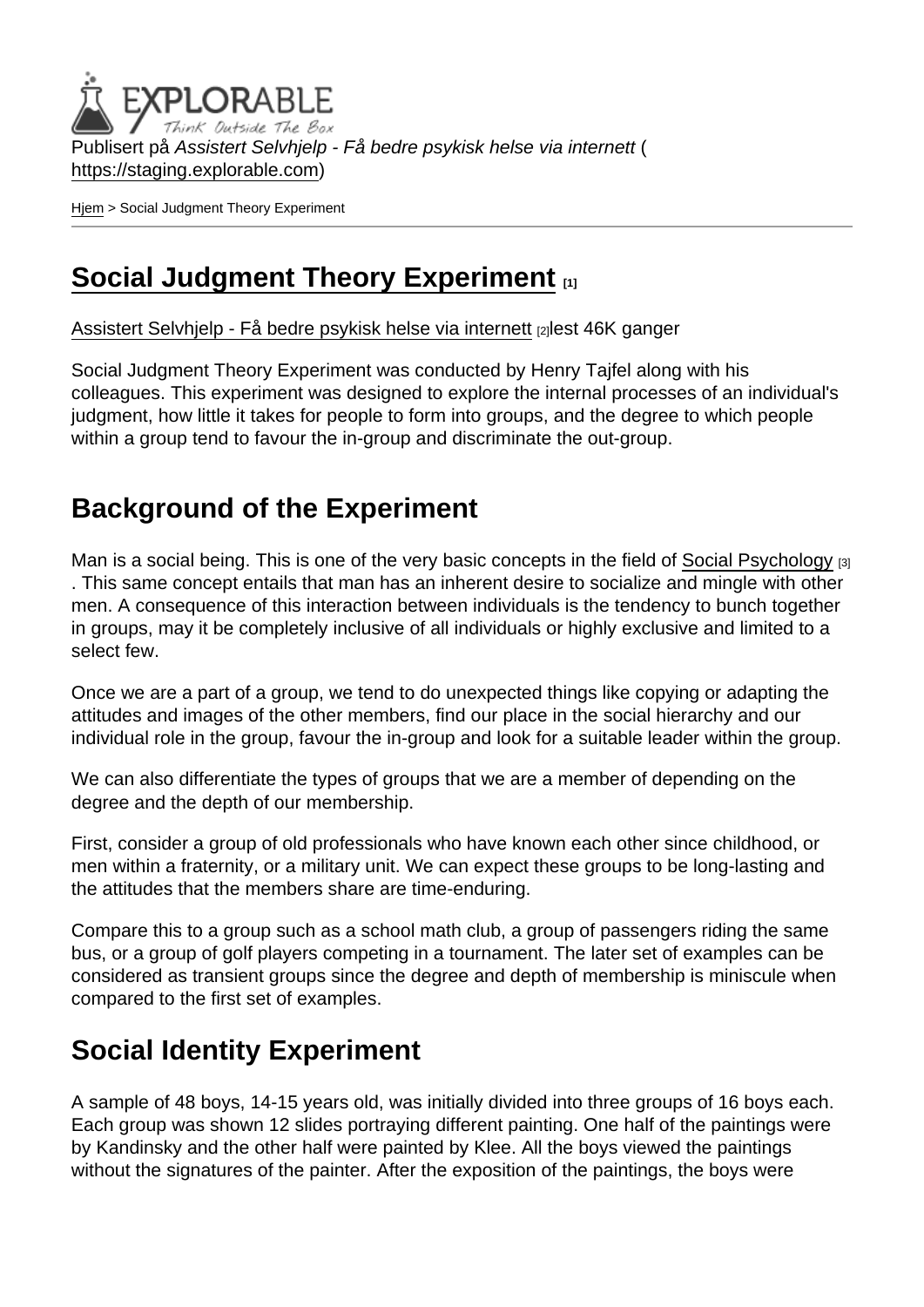asked to express their preferences, which paintings did they like and which paintings did they hate. Please keep in mind that the boys were not aware of the painters of the pieces that they said were good or not.

After this initial stage of the experiment, the boys were seemingly allocated to two separate groups. They were given the impression that this grouping was based on the impressions that the experimenters received from them after the initial part of the experiment. The two groups were named Kandinsky group and Klee group. The names that were given to the group added up to the impression that the groupings were based on the expressed preferences of the boys but the truth is, the grouping was completely randomized.

The last stage of the experiment is the rewards allocation task. Each boy was given a task to award points to two other boys, one from his same group and one from the other group. The only information that each boy was given were code numbers and the name of the group of the two boys they were supposed to award. There were two systems of awarding points that were employed by the researchers.

First, the point scores for each boy were tied together, so that the sum of the two scores is 15. In this system of point awarding, when a participant chose a score (x) for one boy, the other boy automatically got a score (15 - x). This means that as the score for the initial boy increases or approaches 15, the score of the other boy decreases or approaches 0.

| Klee Group Member 12     | $\begin{bmatrix} 5 & 7 & 8 & 10 & 14 \end{bmatrix}$ |  |  |
|--------------------------|-----------------------------------------------------|--|--|
| Kandinsky Group Member 6 | 114 10 8 7 5 1                                      |  |  |

In the second method of allocating points, Tajfel [manipulated](https://staging.explorable.com/independent-variable)  $A_1$  the grids so that the maximum number of points the boys could give to their in-group meant that the out-group automatically gets more points.

For example:

- If a Klee member chose 19 for another Klee member, it would give the maximum points for the in-group but it would also give a higher profit to the out-group. (Maximum ingroup profit)
- If a Klee member chose 13 for another Klee member, it would give the same points for the other group. (Maximum equality or fairness)
- If a Klee member chose 17 for another Klee member, it would give the highest possible profit to the other group (25) ensuring that the maximum cumulative number of points is given to the two groups. (Maximum joint profit)
- If a Klee member chose 7 for another Klee member, it would give the least number of points to the other team (1). (Maximum profit difference favouring the in-group)

| Klee Group Member 12     | 19 13 17 7 |  |  |
|--------------------------|------------|--|--|
| Kandinsky Group Member 6 | 21 13 25 1 |  |  |

# **Results**